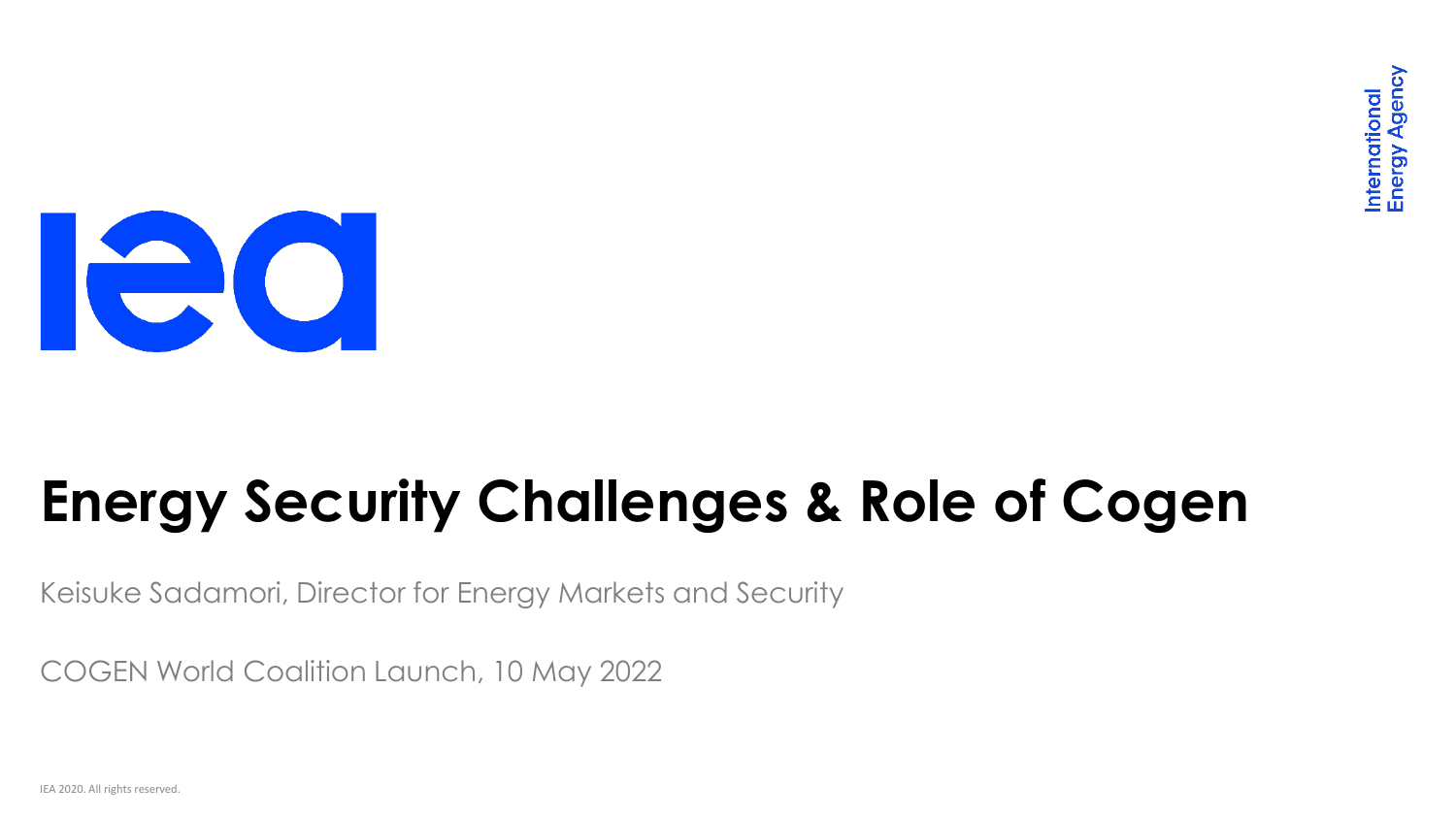#### **Affordable and secure oil supply remains a critical issue**

World oil demand recovery stalls on weaker GDP outlook, high fuel prices and renewed Covid lockdowns in China 104 mb/d**Propriet Community** 100 96 92 Jan-21 May-21 Sep-21 Jan-22 May-22 Sep-22

lec

**Great uncertainty clouds the outlook for oil supplies, with potential 3 mb/d of Russian supply loss looming as sanctions, embargoes and buyers' boycotts come into full effect.**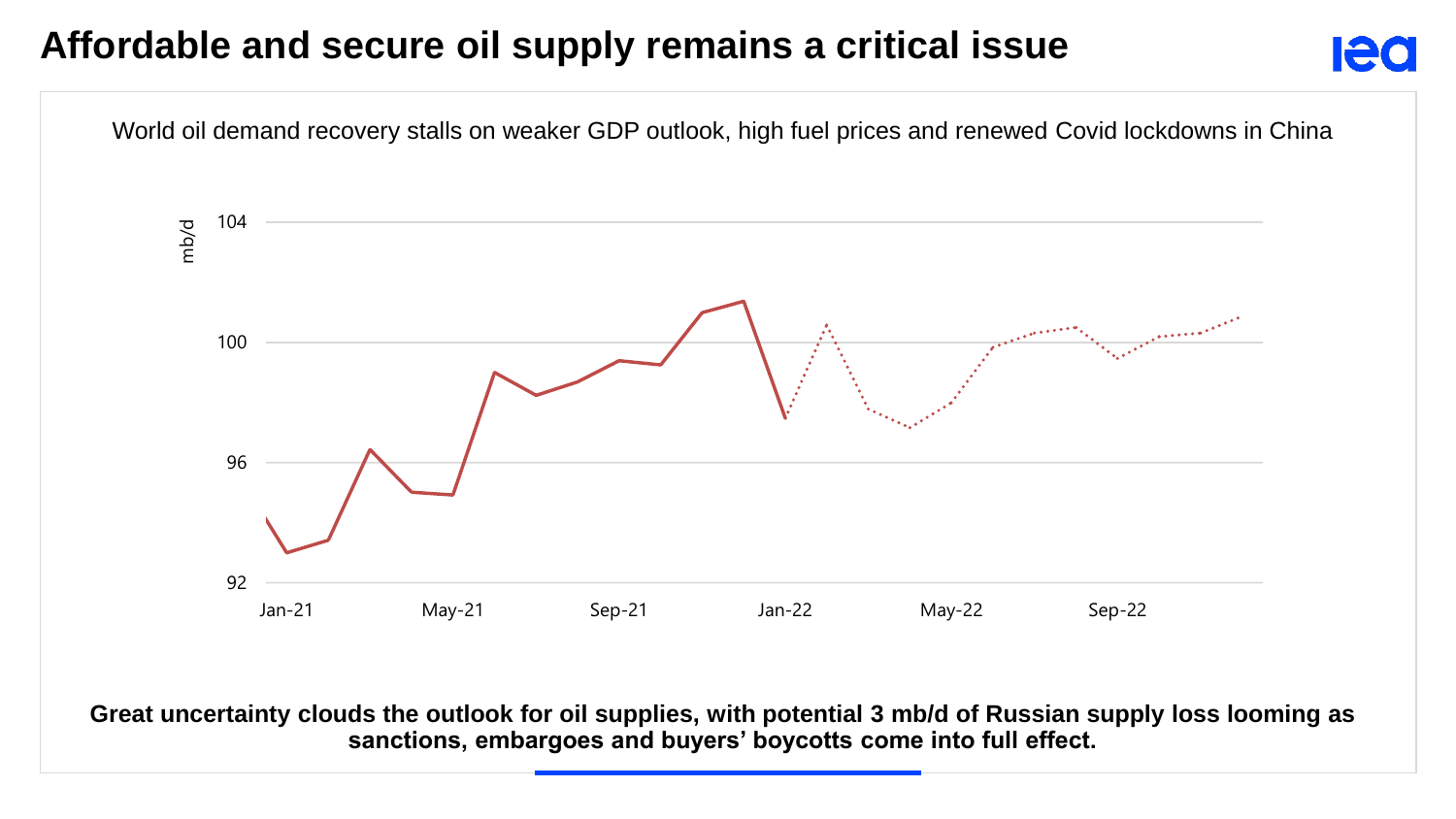#### **A 10-Point Plan to Cut Oil Use**

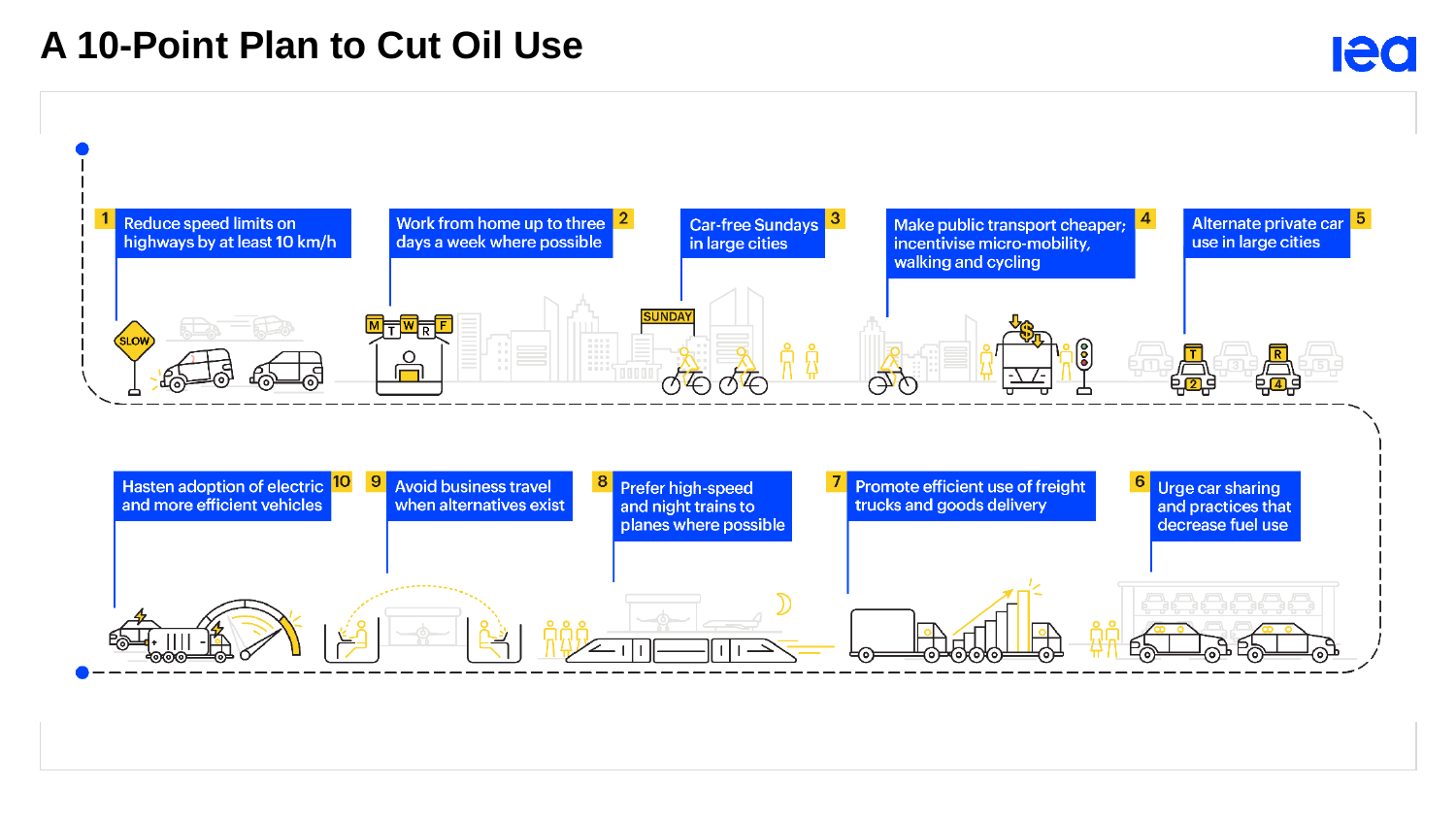## **Europe's incremental supply needs drive LNG growth and tightness**



Global LNG trade flows reconfigure in 2022 as Europe becomes the premium market for LNG.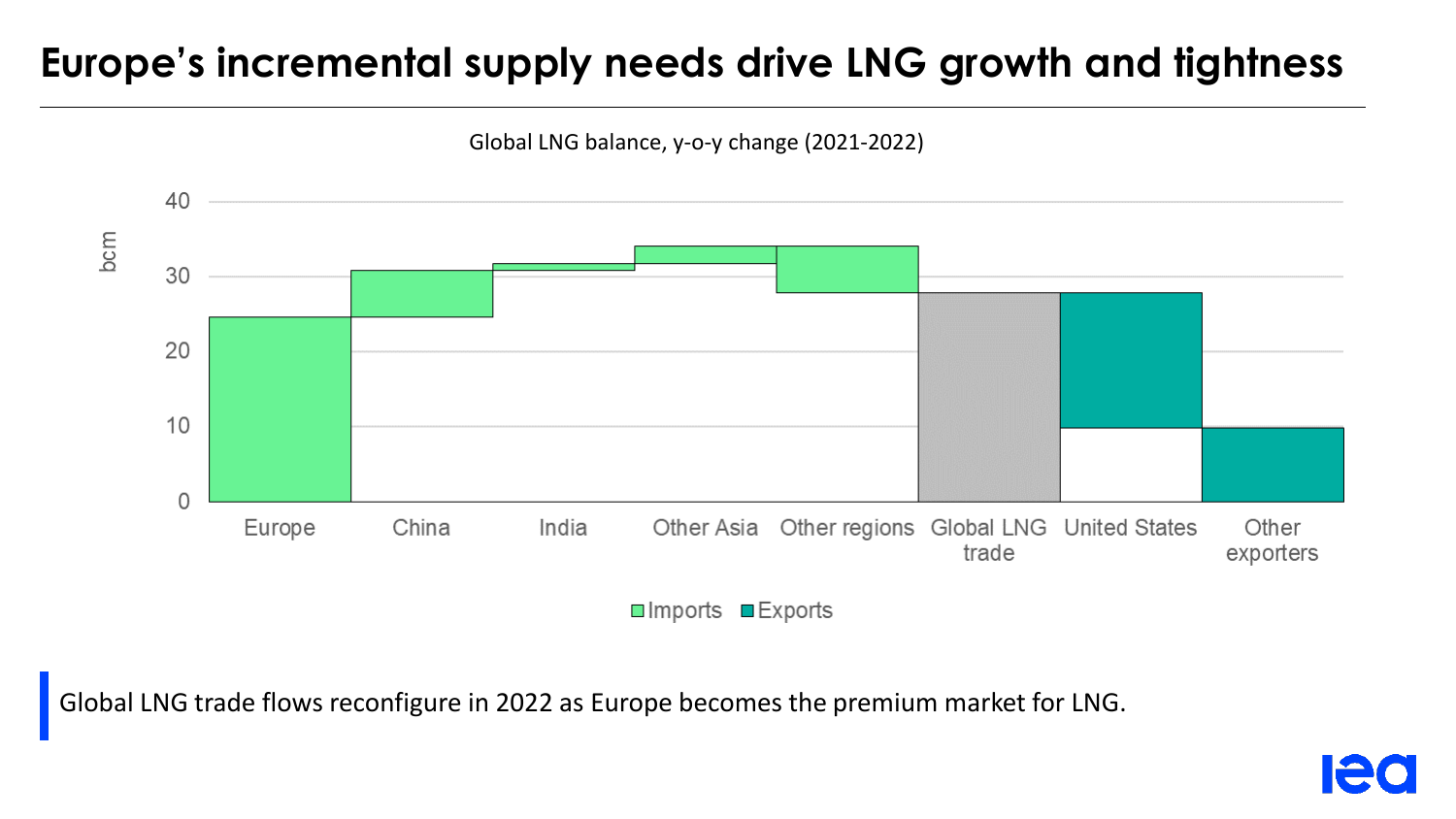### **A 10-Point Plan for the EU to reduce reliance on Russian gas**



**Ied** 

**Reducing reliance on Russian gas will not be simple, but a concerted and sustained policy effort across multiple sectors, alongside strong international collaboration, could bring down imports by one-third within one year**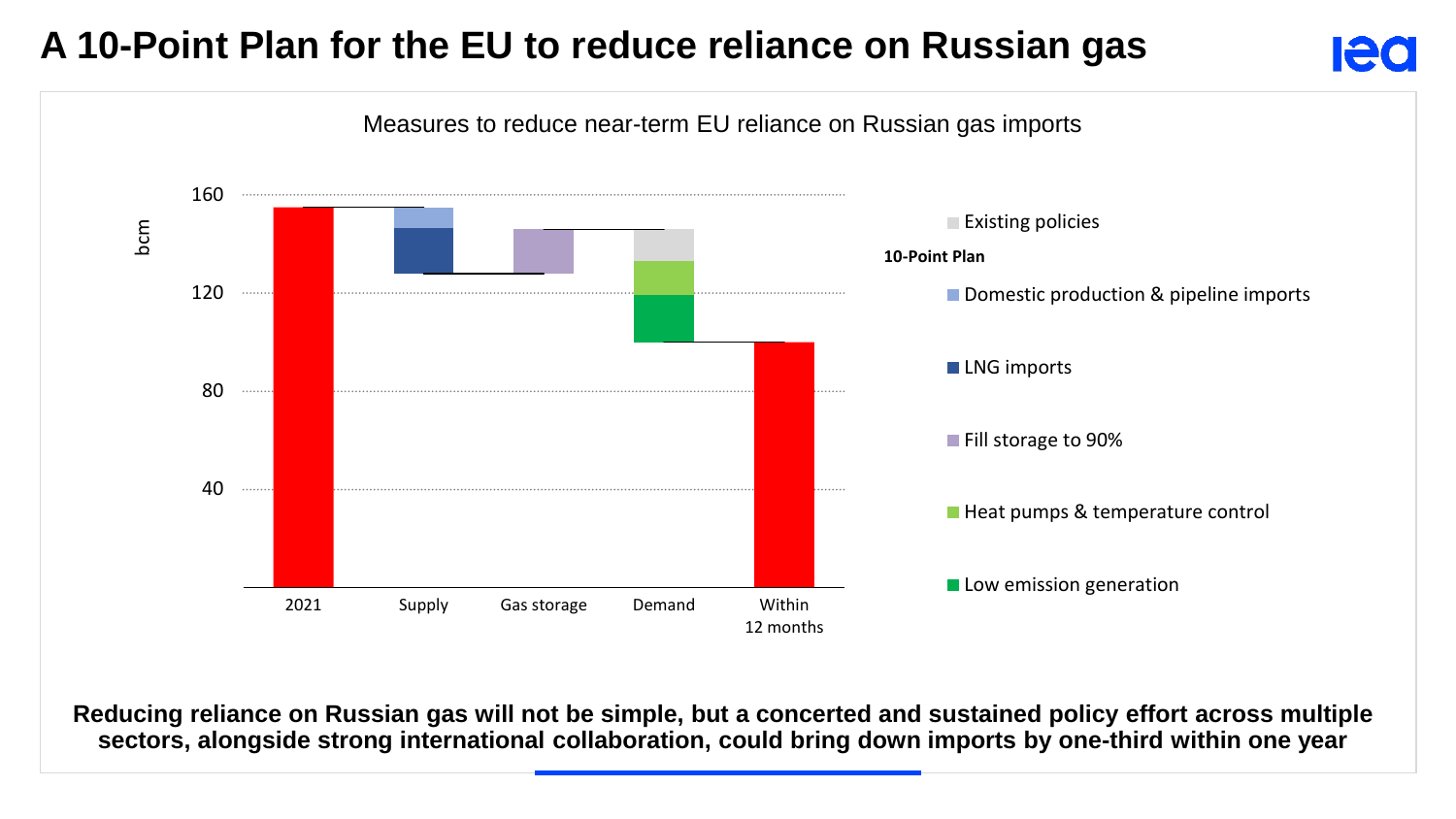## **Naples G20 energy principles**

- **1. Prioritise efficiency** for immediate emission reductions
- **2. Secure integration of wind and solar in the power system**, making best use of existing flexibilities, with a key role for regional interconnections and smart grids and digitalization.
- 3. Develop and deploy a portfolio of clean energy technologies to **increase diversity of supply** and hedge against technology risks.
- 4. Modernise oil security systems and continue to **boost transparency and open and competitive energy markets** to address traditional energy security concerns during the transition.
- 5. Ensure the **cost-effective use and future proofing of existing energy infrastructures**.
- 6. Boost the **resilience of global supply chains and critical minerals availability**, and foster digital security and climate resilience of energy infrastructure.
- 7. Promote a **people-centred and inclusive approach** for secure transitions to ensure energy access, poverty reduction and the greater diversification of producer economies.